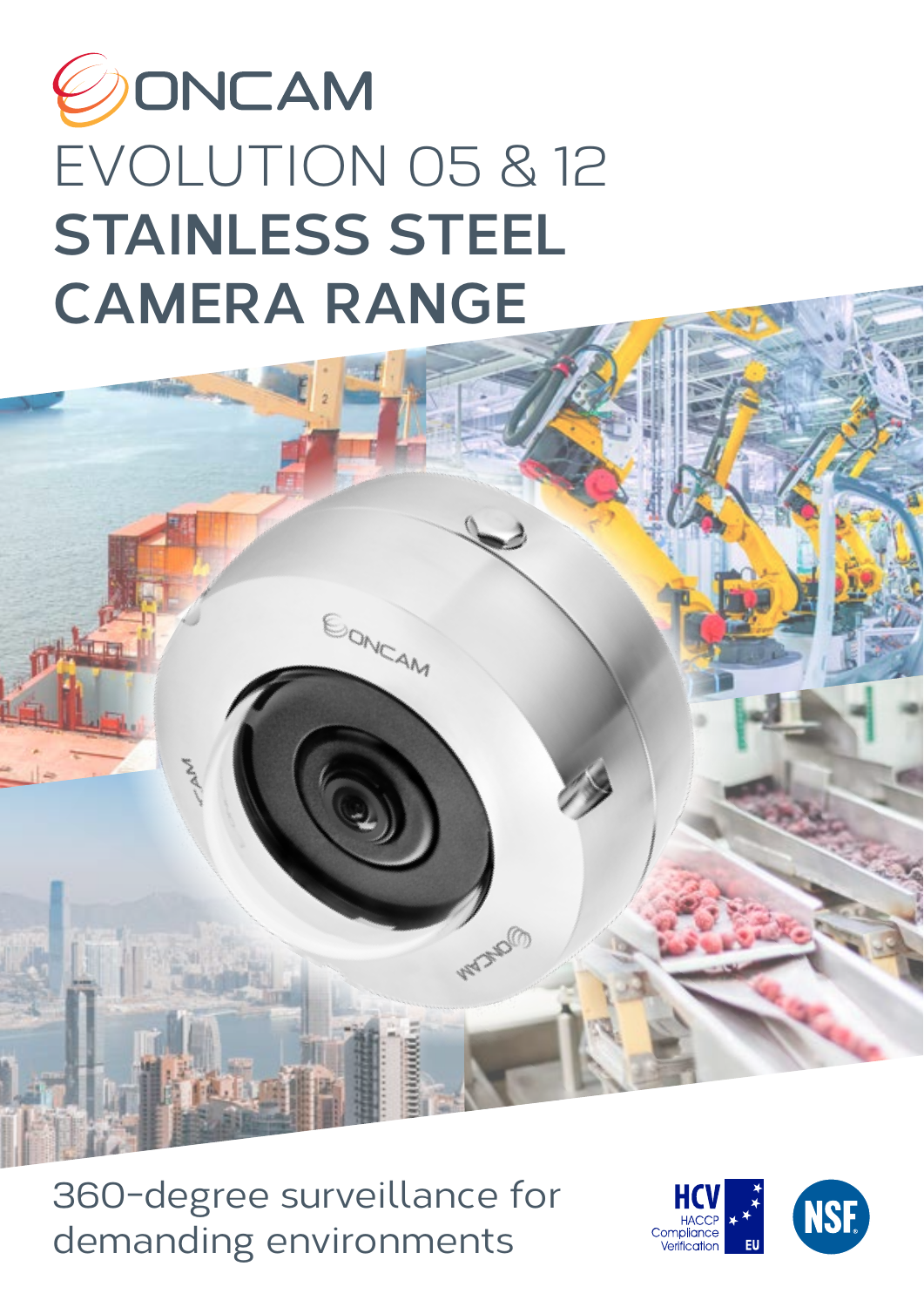## Evolution 05 & 12 **Stainless Steel** Camera Range



At Oncam, we are committed to bringing our cutting edge 360-degree imaging technology to brand new applications and environments.

The Evolution 05 and 12 Stainless Steel Cameras expand the use of 360-degree imagery in the most demaning conditions. They are certified to the highest level to provide Oncam's customers with the best image quality in a tough yet elegant enclosure, enabling Total Situational Awareness in the most challenging environments.

As with all Oncam 360-degree cameras, both the Evolution 05 and Evolution 12 feature Oncam's industry-leading dewarping software, which is available on our free mobile app and all major recording systems. Customers can then apply Oncam's unique 360-degree view of the world to the most demanding environments.

#### **Product Options**

- Evolution 05 Stainless Steel: 5MP 360-degree camera, surface mount
- Evolution 12 Stainless Steel: 12MP 360-degree camera, surface mount
- Matching stainless steel accessories provide wall, pole and corner mount options

#### **Key Product Range Features**

- 5MP Sensor
	- Up to 30fps at 1MP and ¼ MP
	- 0.2 lux min illumination
- 12MP Sensor
	- Up to 30fps at 2MP
	- 0.1 lux min illumination
- IP66, IP67 and IP68 rated
- IP69K rating for maximum dust and water protection
- IK10+ rating for vandalism protection
- NEMA 4X and 6P rated
- NSF certified to NSF/ANSI Standard 169 - Special Purpose Food Equipment and Devices, to guarantee compliance with sanitation standards for commercial food equipment, components and materials
- HCV EU marked for HACCP environments
- ONVIF profile S conformant
- Electropolished marine grade 316 Stainless steel for additional resistance to corrosion and an elegant feel

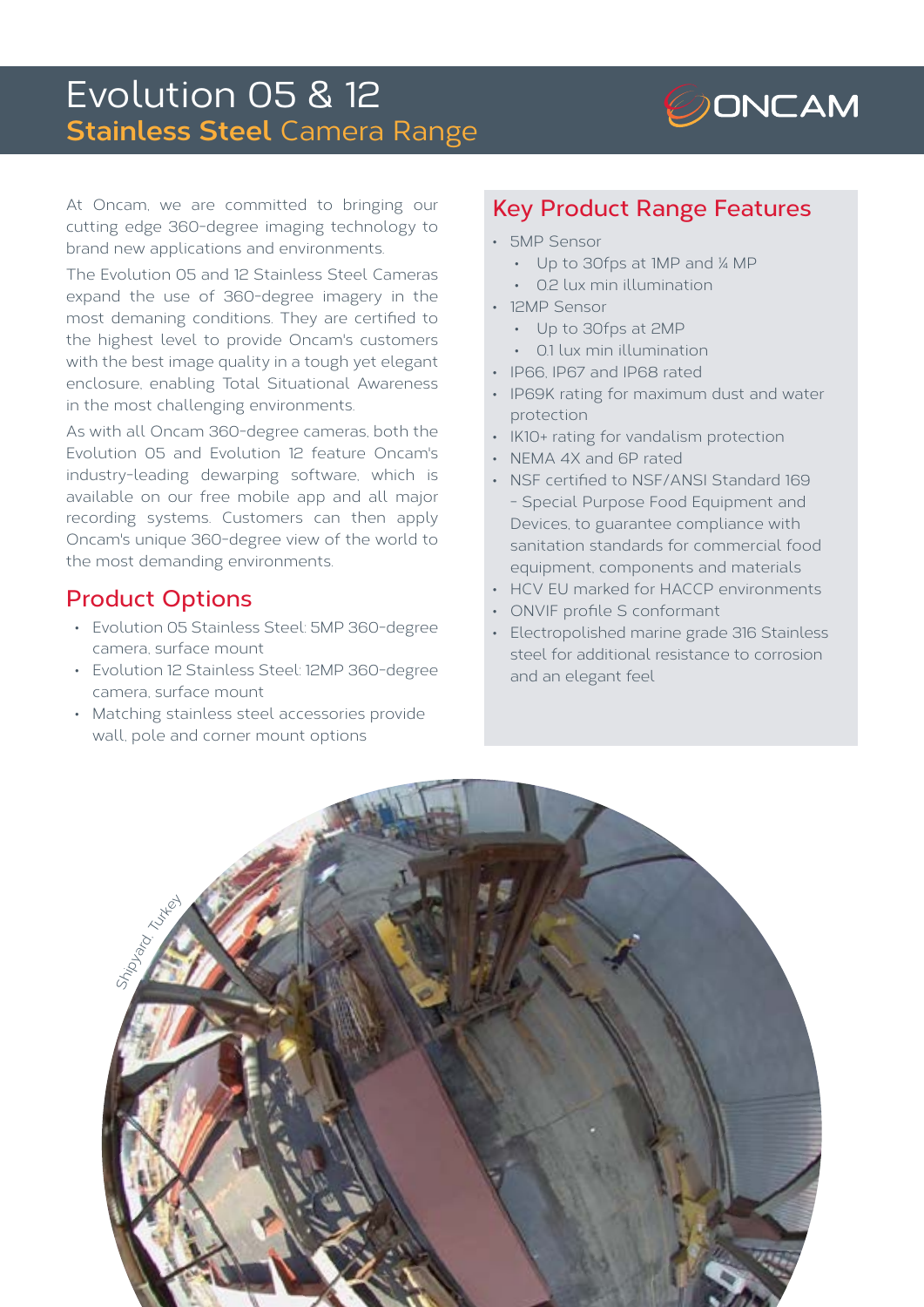

### **A 360-degree View of Your Most Demanding Environments**

Many companies work in challenging environments or demanding environments, including food processing, ports and maritime, industrial plants, cities and vehicle wash stations. These environments require surveillance solutions that provide high levels of ingress protection, increased corrosion resistance or can comply to stringent sanitary requirements. The resilient enclosure of Oncam's Stainless Steel Cameras, as well as its extensive range of certifications, make this product range ideal for these environments, and Oncam's 360-degree technology, delivers the following unique benefits:

- Remote site monitoring: save time and money collecting data from dispersed sites. Guarantee that regulations and HSE compliance are met, by looking at footage collected from cameras installed on site;
- Wider area of coverage with no blind spots: install less cameras on site, when comparing to traditional PTZ or NFoV cameras. This can result in simpler and quicker installations, as well as reduced costs in the daily management of a surveillance solution, thanks to savings in VMS licences, harware and infrastructure;
- Cameras are not left looking in the wrong direction, guarantee total situational awareness, with no blind spots, both live and on playback. Live tracking of movements becomes easier and smoother, and by enabling high-resolution recording of the entire fisheye view, independent of what an operator is doing, images can be processed during playback as if they were live. During playback,

images can be dewarped either in the camera or in the VMS platform, and virtual cameras can be generated enabling the viewer to pan, tilt and zoom around the entire scene.

> • Completely silent operation, with no moving parts and no maintenance required, allowing for a reduction in running costs and quicker ROI on surveillance systems.

> > ONC

For more information visit: [www.oncamgrandeye/](http://www.oncamgrandeye/exd)stainless-steel